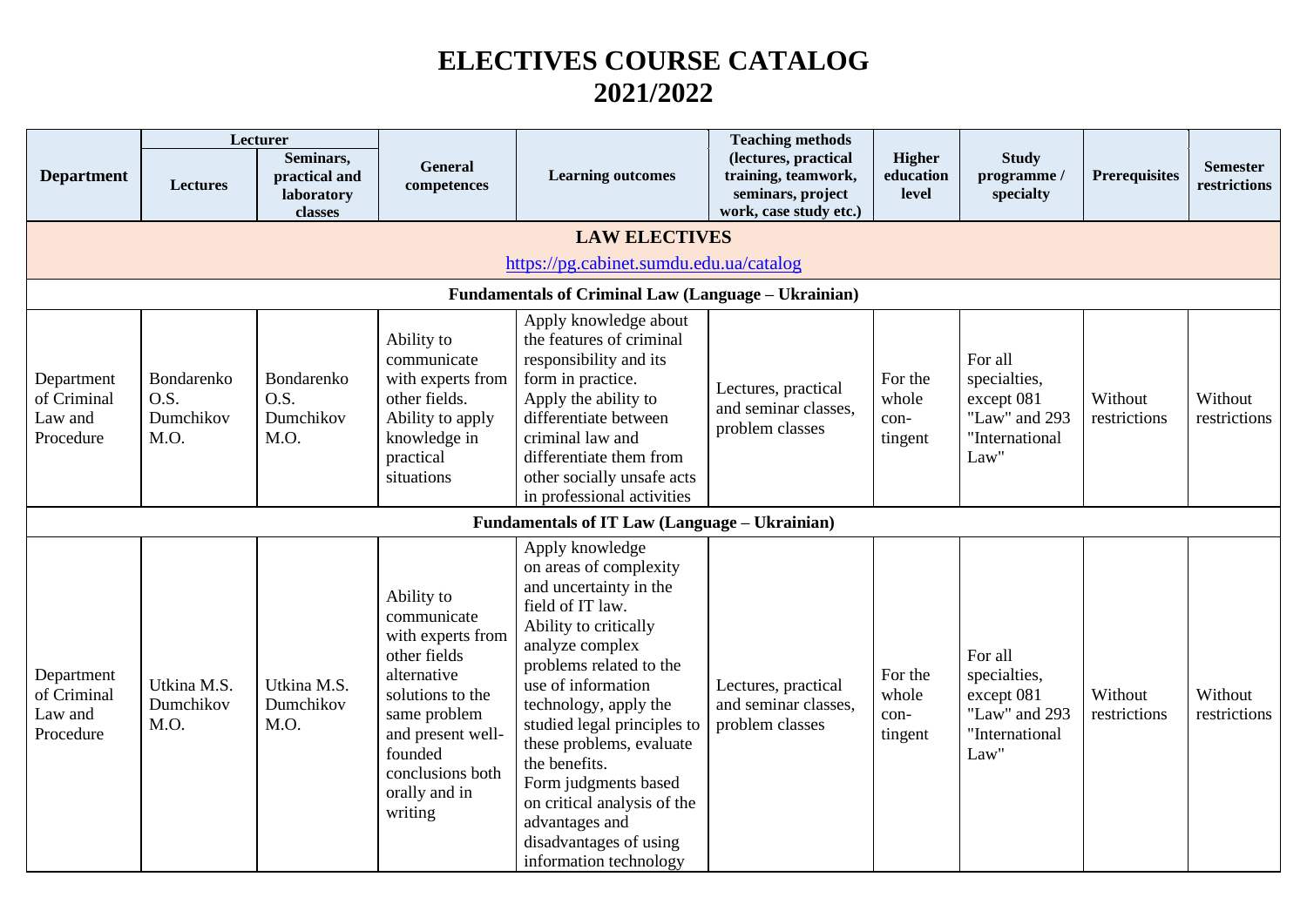|                                                                                                        |                                          | Lecturer                                            |                                                                                                                                                                                                                                                                  |                                                                                                                                                                                                                                                                                                                                                                                                                                                                                                | <b>Teaching methods</b>                                                                                                                 |                                     |                                                                                  |                                |                                 |
|--------------------------------------------------------------------------------------------------------|------------------------------------------|-----------------------------------------------------|------------------------------------------------------------------------------------------------------------------------------------------------------------------------------------------------------------------------------------------------------------------|------------------------------------------------------------------------------------------------------------------------------------------------------------------------------------------------------------------------------------------------------------------------------------------------------------------------------------------------------------------------------------------------------------------------------------------------------------------------------------------------|-----------------------------------------------------------------------------------------------------------------------------------------|-------------------------------------|----------------------------------------------------------------------------------|--------------------------------|---------------------------------|
| <b>Department</b>                                                                                      | <b>Lectures</b>                          | Seminars,<br>practical and<br>laboratory<br>classes | General<br>competences                                                                                                                                                                                                                                           | <b>Learning outcomes</b>                                                                                                                                                                                                                                                                                                                                                                                                                                                                       | (lectures, practical<br>training, teamwork,<br>seminars, project<br>work, case study etc.)                                              | <b>Higher</b><br>education<br>level | <b>Study</b><br>programme /<br>specialty                                         | <b>Prerequisites</b>           | <b>Semester</b><br>restrictions |
|                                                                                                        |                                          |                                                     |                                                                                                                                                                                                                                                                  | <b>Basics of Crime Prevention (Language – Ukrainian)</b>                                                                                                                                                                                                                                                                                                                                                                                                                                       |                                                                                                                                         |                                     |                                                                                  |                                |                                 |
| Department<br>of Criminal<br>Law and<br>Judiciary                                                      | Yanishevska<br>K.D.<br>Dumchikov<br>M.O. | Yanishevska<br>K.D.<br>Dumchikov<br>M.O.            | Ability to<br>communicate<br>with experts from<br>other fields<br>alternative<br>solutions to the<br>same problem<br>and present well-<br>founded<br>conclusions both<br>orally and in<br>writing                                                                | Apply knowledge that<br>includes understanding<br>the concept and nature of<br>crime, the identity of the<br>offender and the victim,<br>their characteristics and<br>signs, the main features<br>of the causes and<br>conditions of crime, ways<br>to prevent crime in<br>general and its individual<br>types                                                                                                                                                                                 | Lectures, practical<br>and seminar classes,<br>problem classes                                                                          | For the<br>whole<br>con-<br>tingent | For all<br>specialties,<br>except 081<br>"Law" and 293<br>"International<br>Law" | Without<br>restrictions        | Without<br>restrictions         |
|                                                                                                        |                                          |                                                     |                                                                                                                                                                                                                                                                  | Protection of Labour Rights and Staff Motivation (Language - Ukrainian)                                                                                                                                                                                                                                                                                                                                                                                                                        |                                                                                                                                         |                                     |                                                                                  |                                |                                 |
| Department<br>of<br>Administrative<br>and Economic<br>Law and<br>Financial and<br>Economic<br>Security | Kiselyova<br>O.I.,<br>Shlapko T.V.       | Kiselyova O.I.,<br>Shlapko T.V.                     | Ability to apply<br>knowledge in<br>practical<br>situations.<br>Ability to search,<br>process and<br>analyze<br>information from<br>various sources.<br>Ability to make<br>informed<br>decisions.<br>Awareness of<br>equal<br>opportunities and<br>gender issues | Know the legal<br>regulation of<br>employment,<br>employment and<br>dismissal,<br>working time and rest<br>time, ensuring labor<br>discipline, disciplinary<br>and material<br>responsibility;<br>know the legal<br>mechanism and legal and<br>non-legal means of<br>protection and<br>enforcement of labor<br>rights of the subjects of<br>labor relations.<br>Be able to compile and<br>fill in the relevant<br>documents related to the<br>implementation of the<br>constitutional right to | Interactive lectures.<br>Case-study.<br>Case method.<br>Lectures-discussions.<br>Educational<br>discussion / debate.<br>Problem seminar | For the<br>whole<br>con-<br>tingent | For all<br>specialties,<br>except 081<br>"Law" and 293<br>"International<br>Law" | For the<br>whole<br>contingent | Without<br>restrictions         |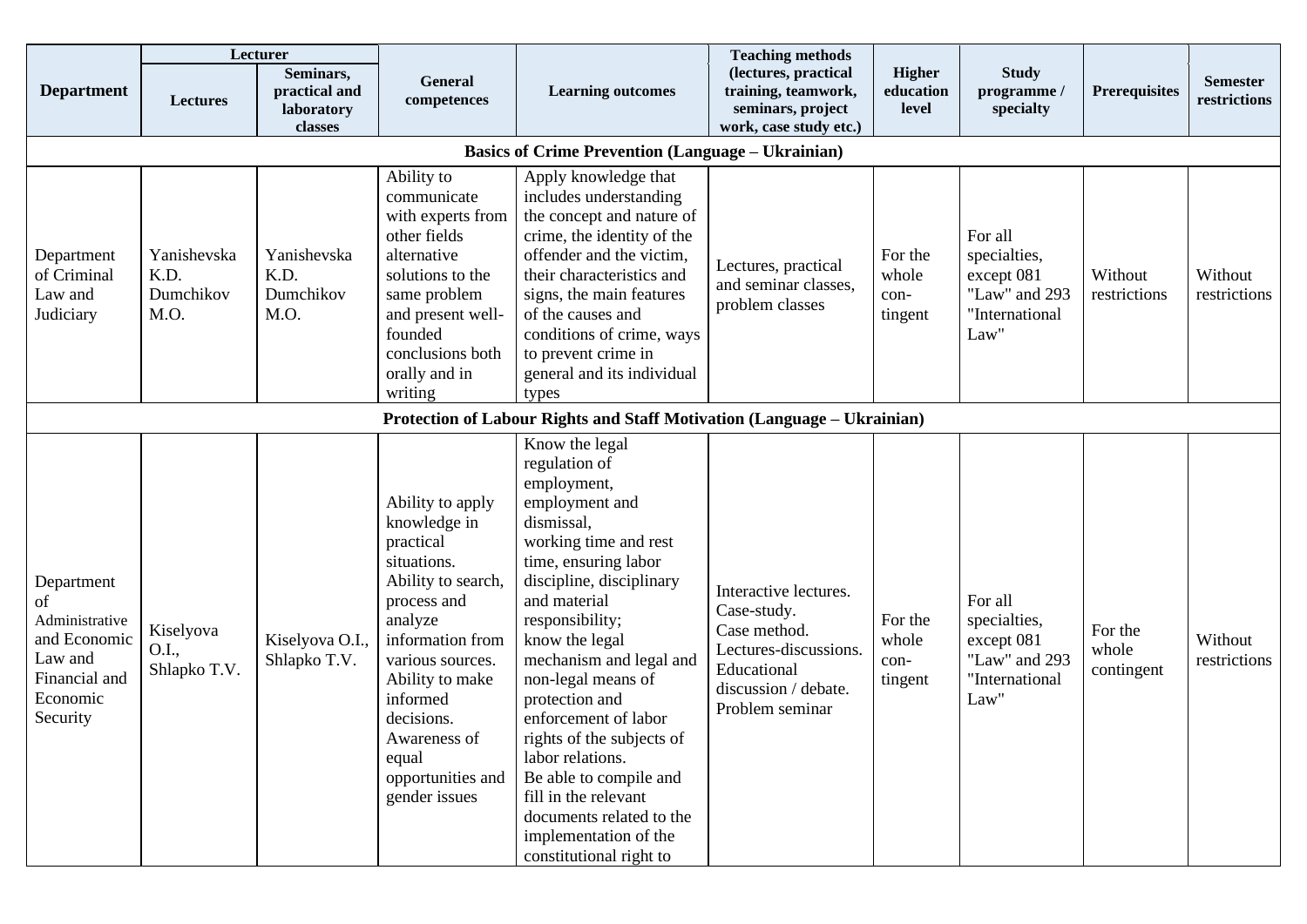|                                                                                                            |                     | Lecturer                                            |                                                             |                                                                                                                                                                                                                                                                                                                                                                                                                  | <b>Teaching methods</b>                                                                                                                                               |                                     |                                                                                  |                                |                                 |
|------------------------------------------------------------------------------------------------------------|---------------------|-----------------------------------------------------|-------------------------------------------------------------|------------------------------------------------------------------------------------------------------------------------------------------------------------------------------------------------------------------------------------------------------------------------------------------------------------------------------------------------------------------------------------------------------------------|-----------------------------------------------------------------------------------------------------------------------------------------------------------------------|-------------------------------------|----------------------------------------------------------------------------------|--------------------------------|---------------------------------|
| <b>Department</b>                                                                                          | <b>Lectures</b>     | Seminars,<br>practical and<br>laboratory<br>classes | General<br>competences                                      | <b>Learning outcomes</b>                                                                                                                                                                                                                                                                                                                                                                                         | (lectures, practical<br>training, teamwork,<br>seminars, project<br>work, case study etc.)                                                                            | <b>Higher</b><br>education<br>level | <b>Study</b><br>programme /<br>specialty                                         | <b>Prerequisites</b>           | <b>Semester</b><br>restrictions |
|                                                                                                            |                     |                                                     |                                                             | work (resume,<br>motivation letter, draft<br>employment contract,<br>statement of claim, etc.)                                                                                                                                                                                                                                                                                                                   |                                                                                                                                                                       |                                     |                                                                                  |                                |                                 |
|                                                                                                            |                     |                                                     |                                                             | Fundamentals of Ukrainian legislation (Language - Ukrainian)                                                                                                                                                                                                                                                                                                                                                     |                                                                                                                                                                       |                                     |                                                                                  |                                |                                 |
| Department<br>οf<br>Administrative<br>and Economic<br>Law and<br>Financial and<br>Economic<br>Security     | Glushchenko<br>N.V. | Steblyanko<br>A.V.                                  | Ability to apply<br>knowledge in<br>practical<br>situations | Know the main aspects<br>of the legal regulation of<br>public relations in<br>Ukraine, as well as the<br>basics of the theory of<br>state and law,<br>constitutional,<br>administrative, civil,<br>economic, labor, criminal<br>and other branches of<br>law.<br>Be able to navigate the<br>current legislation, work<br>with regulations,<br>correctly apply legal<br>norms to specific<br>practical situations | Interactive lectures.<br>Case-study<br>Case method.<br>Lectures-discussions.<br>Educational<br>discussion / debate.<br>Problem seminar                                | For the<br>whole<br>con-<br>tingent | For all<br>specialties,<br>except 081<br>"Law" and 293<br>"International<br>Law" | For the<br>whole<br>contingent | Without<br>restrictions         |
|                                                                                                            |                     |                                                     |                                                             | Fundamentals of Ukrainian Legislation (Language - English)                                                                                                                                                                                                                                                                                                                                                       |                                                                                                                                                                       |                                     |                                                                                  |                                |                                 |
| Department<br>οf<br>Administrativ<br>e and<br>Economic<br>Law and<br>Financial and<br>Economic<br>Security | Glushchenko<br>N.V. | Steblyanko<br>A.V.                                  | Ability to apply<br>knowledge in<br>practical<br>situations | To know the main<br>aspects of legal<br>regulation of public<br>relations in Ukraine, such<br>as: the basics theory of<br>state and<br>law, constitutional,<br>administrative, civil,<br>economic, labor, criminal<br>and other branches of<br>law.<br>To be able to navigate in<br>current legislation, work                                                                                                    | Interactive lectures<br>Case-study<br>Case method<br>Lectures-discussions<br>Practice-oriented<br>learning<br>Educational<br>discussion / debate,<br>Problem workshop | For the<br>whole<br>contin-<br>gent | Except 081<br>"Law" and<br>293 "Inter-<br>national law"                          | For the<br>whole<br>contingent | No limits                       |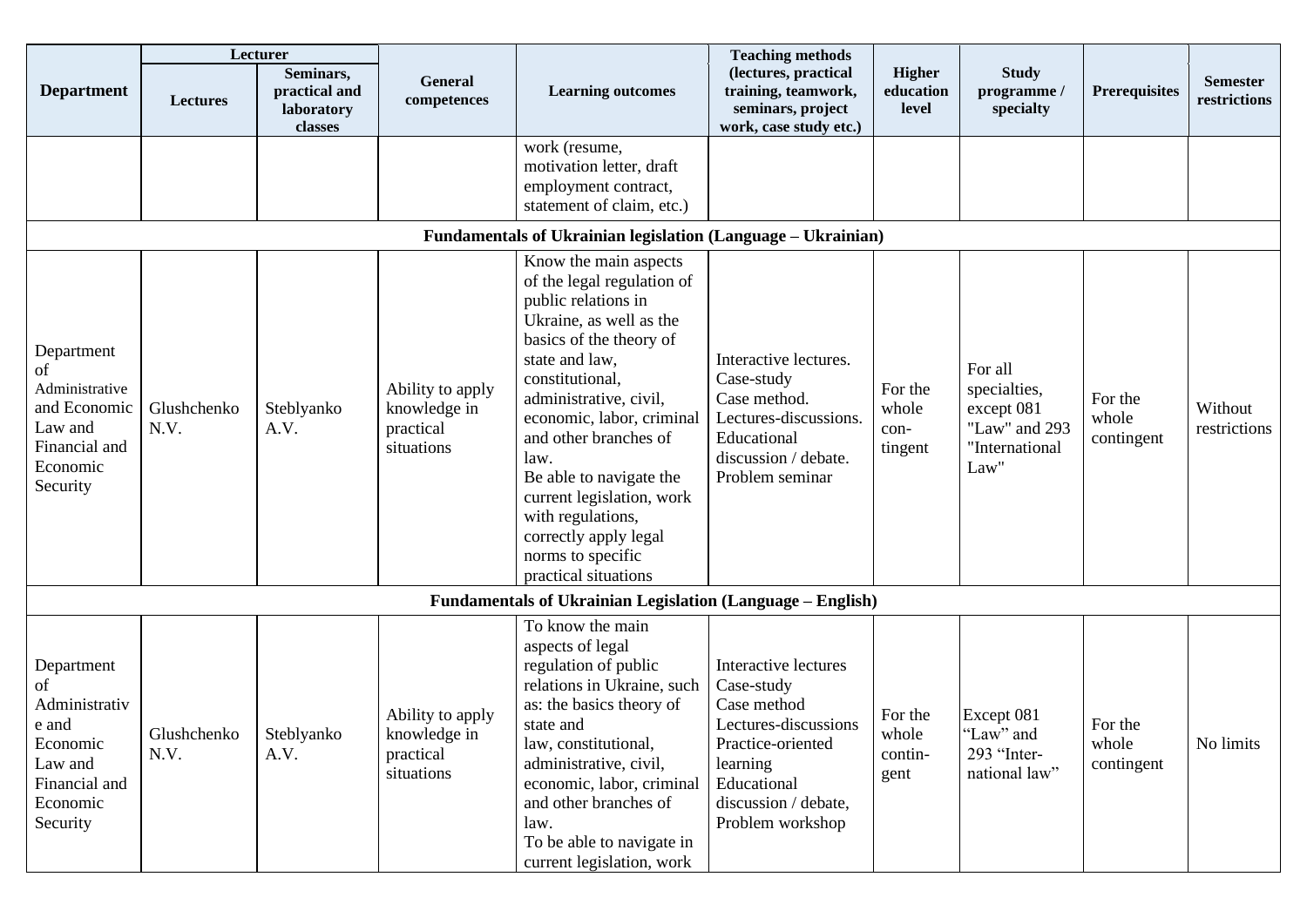|                                                                                                        |                     | Lecturer                                            |                                                                                                                                                                            |                                                                                                                                                                                                                                                                                                                                                                                                                                                                                                                             | <b>Teaching methods</b>                                                                                                                 |                                     |                                                                                  |                                |                                 |
|--------------------------------------------------------------------------------------------------------|---------------------|-----------------------------------------------------|----------------------------------------------------------------------------------------------------------------------------------------------------------------------------|-----------------------------------------------------------------------------------------------------------------------------------------------------------------------------------------------------------------------------------------------------------------------------------------------------------------------------------------------------------------------------------------------------------------------------------------------------------------------------------------------------------------------------|-----------------------------------------------------------------------------------------------------------------------------------------|-------------------------------------|----------------------------------------------------------------------------------|--------------------------------|---------------------------------|
| <b>Department</b>                                                                                      | <b>Lectures</b>     | Seminars,<br>practical and<br>laboratory<br>classes | <b>General</b><br>competences                                                                                                                                              | <b>Learning outcomes</b>                                                                                                                                                                                                                                                                                                                                                                                                                                                                                                    | (lectures, practical<br>training, teamwork,<br>seminars, project<br>work, case study etc.)                                              | <b>Higher</b><br>education<br>level | <b>Study</b><br>programme /<br>specialty                                         | <b>Prerequisites</b>           | <b>Semester</b><br>restrictions |
|                                                                                                        |                     |                                                     |                                                                                                                                                                            | with regulations acts,<br>correctly apply legal<br>norms to specific<br>practical situations                                                                                                                                                                                                                                                                                                                                                                                                                                |                                                                                                                                         |                                     |                                                                                  |                                |                                 |
|                                                                                                        |                     |                                                     |                                                                                                                                                                            | Legal Status of Foreigners in Ukraine (Language – Ukrainian)                                                                                                                                                                                                                                                                                                                                                                                                                                                                |                                                                                                                                         |                                     |                                                                                  |                                |                                 |
| Department<br>οf<br>Administrative<br>and Economic<br>Law and<br>Financial and<br>Economic<br>Security | Glushchenko<br>N.V. | Steblyanko<br>A.V.                                  | Ability to<br>communicate in a<br>foreign language.<br>Ability to apply<br>knowledge in<br>practical<br>situations.<br>Ability to<br>identify, pose and<br>solve problems. | Use regulations<br>governing the legal status<br>of foreigners;<br>analyze and resolve<br>situations that arise<br>during the stay of<br>foreigners in Ukraine;<br>understand the<br>consequences of<br>violations of Ukrainian<br>law by foreigners;<br>be able to collect and fill<br>in documents related to<br>the stay of foreigners on<br>the territory of Ukraine;<br>know the procedure for<br>staying and extending or<br>reducing the period of<br>temporary stay of<br>foreigners on the territory<br>of Ukraine | Interactive lectures.<br>Case-study.<br>Lectures-discussions.<br>Problem seminar.<br>Brain storm                                        | For the<br>whole<br>con-<br>tingent | For all<br>specialties,<br>except 081<br>"Law" and 293<br>"International<br>Law" | For the<br>whole<br>contingent | Without<br>restrictions         |
|                                                                                                        |                     |                                                     |                                                                                                                                                                            | Legal Status of Foreigners in Ukraine (Language – English)                                                                                                                                                                                                                                                                                                                                                                                                                                                                  |                                                                                                                                         |                                     |                                                                                  |                                |                                 |
| Department<br>of<br>Administrative<br>and Economic<br>Law and<br>Financial and<br>Economic<br>Security | Glushchenko<br>N.V. | Steblyanko<br>A.V.                                  | Ability to apply<br>knowledge in<br>practical<br>situations. Ability<br>to identify, pose<br>and solve<br>problems.                                                        | To use normative legal<br>acts regulating the legal<br>status of foreigners;<br>to analyze and resolve<br>situations that arise<br>during the stay of<br>foreigners in Ukraine;<br>to understand the<br>consequences of                                                                                                                                                                                                                                                                                                     | Interactive lectures.<br>Analysis of specific<br>situations.<br>Case-study.<br>Lectures-discussions.<br>Problem seminar.<br>Brain-storm | For the<br>whole<br>contin-<br>gent | Except 081<br>'Law" and<br>293 "Interna-<br>tional law"                          | For the<br>whole<br>contingent | No limits                       |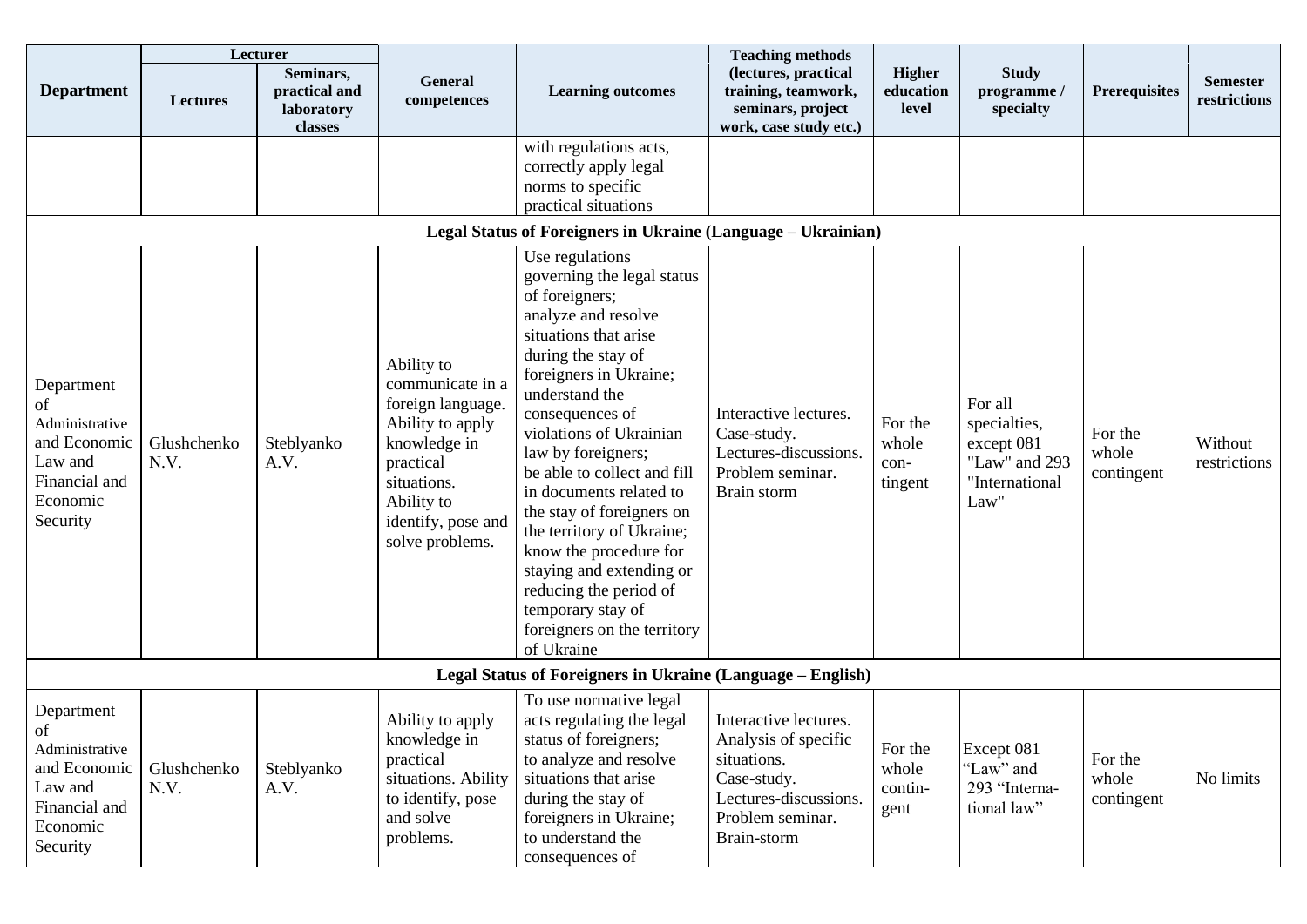|                                                                                                                                                                     |                                    | Lecturer                                            |                                                                                                                                                                                                                 |                                                                                                                                                                                                                                                                                                                                                                                                                                                                                                                                                                                                                                                                                            | <b>Teaching methods</b>                                                                                            |                                     |                                                                                  |                                |                                 |
|---------------------------------------------------------------------------------------------------------------------------------------------------------------------|------------------------------------|-----------------------------------------------------|-----------------------------------------------------------------------------------------------------------------------------------------------------------------------------------------------------------------|--------------------------------------------------------------------------------------------------------------------------------------------------------------------------------------------------------------------------------------------------------------------------------------------------------------------------------------------------------------------------------------------------------------------------------------------------------------------------------------------------------------------------------------------------------------------------------------------------------------------------------------------------------------------------------------------|--------------------------------------------------------------------------------------------------------------------|-------------------------------------|----------------------------------------------------------------------------------|--------------------------------|---------------------------------|
| <b>Department</b>                                                                                                                                                   | <b>Lectures</b>                    | Seminars,<br>practical and<br>laboratory<br>classes | General<br>competences                                                                                                                                                                                          | <b>Learning outcomes</b>                                                                                                                                                                                                                                                                                                                                                                                                                                                                                                                                                                                                                                                                   | (lectures, practical<br>training, teamwork,<br>seminars, project<br>work, case study etc.)                         | <b>Higher</b><br>education<br>level | <b>Study</b><br>programme /<br>specialty                                         | <b>Prerequisites</b>           | <b>Semester</b><br>restrictions |
|                                                                                                                                                                     |                                    |                                                     | Ability to make<br>informed<br>decisions.                                                                                                                                                                       | violations of Ukrainian<br>legislation by foreigners;<br>to be able to collect and<br>fill in documents related<br>to the stay of foreigners<br>in Ukraine<br>European Standards for the Protection of the Rights of Consumers of Financial Services (Language – Ukrainian)                                                                                                                                                                                                                                                                                                                                                                                                                |                                                                                                                    |                                     |                                                                                  |                                |                                 |
| Department<br>of<br>Administrative<br>and Economic<br>Law and<br>Financial and<br>Economic<br>Security<br>International,<br>European and<br>Civil Law<br>Department | Rudenko L.D.<br>Plotnikova<br>M.V. | Rudenko L.D.<br>Schwager O.A.                       | Ability to<br>abstract thinking,<br>analysis and<br>synthesis.<br>Ability to search,<br>process and<br>analyze<br>information from<br>various sources.<br>Ability to work<br>in an<br>international<br>context. | Know the basic concepts<br>and principles of the EU<br>financial services market.<br>Explain the legal basis<br>for the functioning of the<br>EU financial services<br>market.<br>Assess the legal<br>framework of the<br>relationship between the<br>institutions of the<br>European Union<br>regarding the regulation<br>of the financial services<br>market<br>Describe the system of<br>sources of European law,<br>the principles of<br>interaction between EU<br>bodies and institutions,<br>the legal status of<br>consumers of financial<br>services and their right to<br>protection of their<br>legitimate rights and<br>interests, the right to<br>appeal to European<br>courts | Case-study, lectures-<br>discussions, think-<br>pair-share,<br>educational<br>discussion / debate,<br>case methods | For the<br>whole<br>con-<br>tingent | For all<br>specialties,<br>except 081<br>"Law" and 293<br>"International<br>Law" | For the<br>whole<br>contingent | Without<br>restrictions         |
|                                                                                                                                                                     |                                    |                                                     |                                                                                                                                                                                                                 | Common Foreign and Security Policy: Legal Framework for EU-Ukraine Cooperation (Language - English)                                                                                                                                                                                                                                                                                                                                                                                                                                                                                                                                                                                        |                                                                                                                    |                                     |                                                                                  |                                |                                 |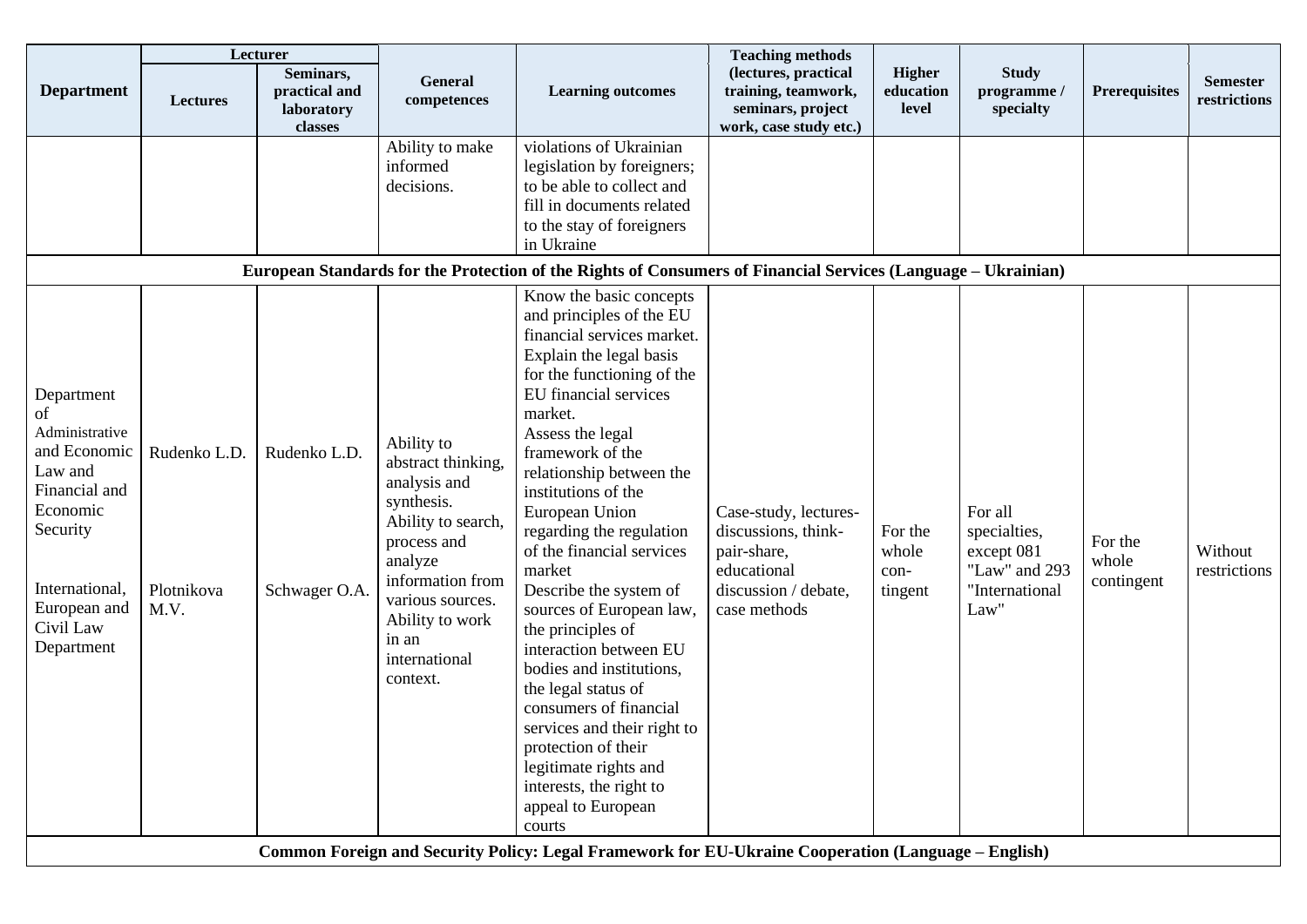|                                                           |                                     | Lecturer                                             |                                                                                                                                                                                                                                                                                       |                                                                                                                                                                                                                                                                                                                                                                                                                                                        | <b>Teaching methods</b>                                                                                                              |                                                                |                                                                                                                    |                         |                                 |
|-----------------------------------------------------------|-------------------------------------|------------------------------------------------------|---------------------------------------------------------------------------------------------------------------------------------------------------------------------------------------------------------------------------------------------------------------------------------------|--------------------------------------------------------------------------------------------------------------------------------------------------------------------------------------------------------------------------------------------------------------------------------------------------------------------------------------------------------------------------------------------------------------------------------------------------------|--------------------------------------------------------------------------------------------------------------------------------------|----------------------------------------------------------------|--------------------------------------------------------------------------------------------------------------------|-------------------------|---------------------------------|
| <b>Department</b>                                         | <b>Lectures</b>                     | Seminars,<br>practical and<br>laboratory<br>classes  | General<br>competences                                                                                                                                                                                                                                                                | <b>Learning outcomes</b>                                                                                                                                                                                                                                                                                                                                                                                                                               | (lectures, practical<br>training, teamwork,<br>seminars, project<br>work, case study etc.)                                           | <b>Higher</b><br>education<br>level                            | <b>Study</b><br>programme /<br>specialty                                                                           | <b>Prerequisites</b>    | <b>Semester</b><br>restrictions |
| International,<br>European and<br>Civil Law<br>Department | Zavgorodnya<br>V.M.,<br>Slavko A.S. | Zavgorodnya<br>V.M.,<br>Slavko A.S.                  | Students will be<br>able to work in<br>an international<br>environment and<br>to<br>communicate wit<br>h experts in<br>various fields                                                                                                                                                 | Students will be able to:<br>understand EU Common<br>Foreign and Security<br>Policy;<br>be aware of the European<br><b>Union's Security</b><br>Architecture, EU legal<br>tools for combating<br>terrorism and protection<br>of cybersecurity;<br>understand and interpret<br>ongoing harmonization<br>of EU and Ukrainian law<br>and European integration<br>processes; and<br>to implement the<br>knowledge in the daily<br>and professional activity | Lectures,<br>workshops,<br>seminars, problem<br>solving classes,<br>eLearning for self-<br>study                                     | Course is<br>offered to<br>all contin-<br>gents of<br>students | Course is<br>offered to all<br>contingents of<br>students,<br>except for the<br>specialty<br>«International<br>law | No limits               | No limits                       |
|                                                           |                                     |                                                      |                                                                                                                                                                                                                                                                                       | <b>Fundamentals of European law (Language – Ukrainian)</b>                                                                                                                                                                                                                                                                                                                                                                                             |                                                                                                                                      |                                                                |                                                                                                                    |                         |                                 |
| International,<br>European and<br>Civil Law<br>Department | Plotnikova<br>M.V.,<br>Slavko A.S.  | Plotnikova<br>M.V.,<br>Slavko A.S.,<br>Schwager O.A. | The ability to<br>exercise their<br>rights and<br>responsibilities as<br>a member of<br>society, to realize<br>the values of civil<br>(free democratic)<br>society and the<br>need for its<br>sustainable<br>development.<br>Ability to work<br>in an<br>international<br>environment | Be able to interpret and<br>disseminate European<br>values;<br>to be guided in the<br>European legal traditions,<br>the law of the European<br>Union; understand the<br>basics of human rights<br>protection in European<br>law, legal regulation of<br>free movement of<br>persons, goods, services,<br>and capital in the<br>European market,<br>understand the essence of<br>European integration<br>processes and be able to<br>adapt to them in   | Lectures, practices,<br>seminars,<br>problematic<br>occupation,<br>E-learning methods<br>for the organization<br>independent<br>work | For the<br>whole<br>con-<br>tingent<br>students                | For the entire<br>contingent of<br>students,<br>except for<br>special law<br>"Law" and<br>"International<br>Law"   | Without<br>restrictions | Without<br>restrictions         |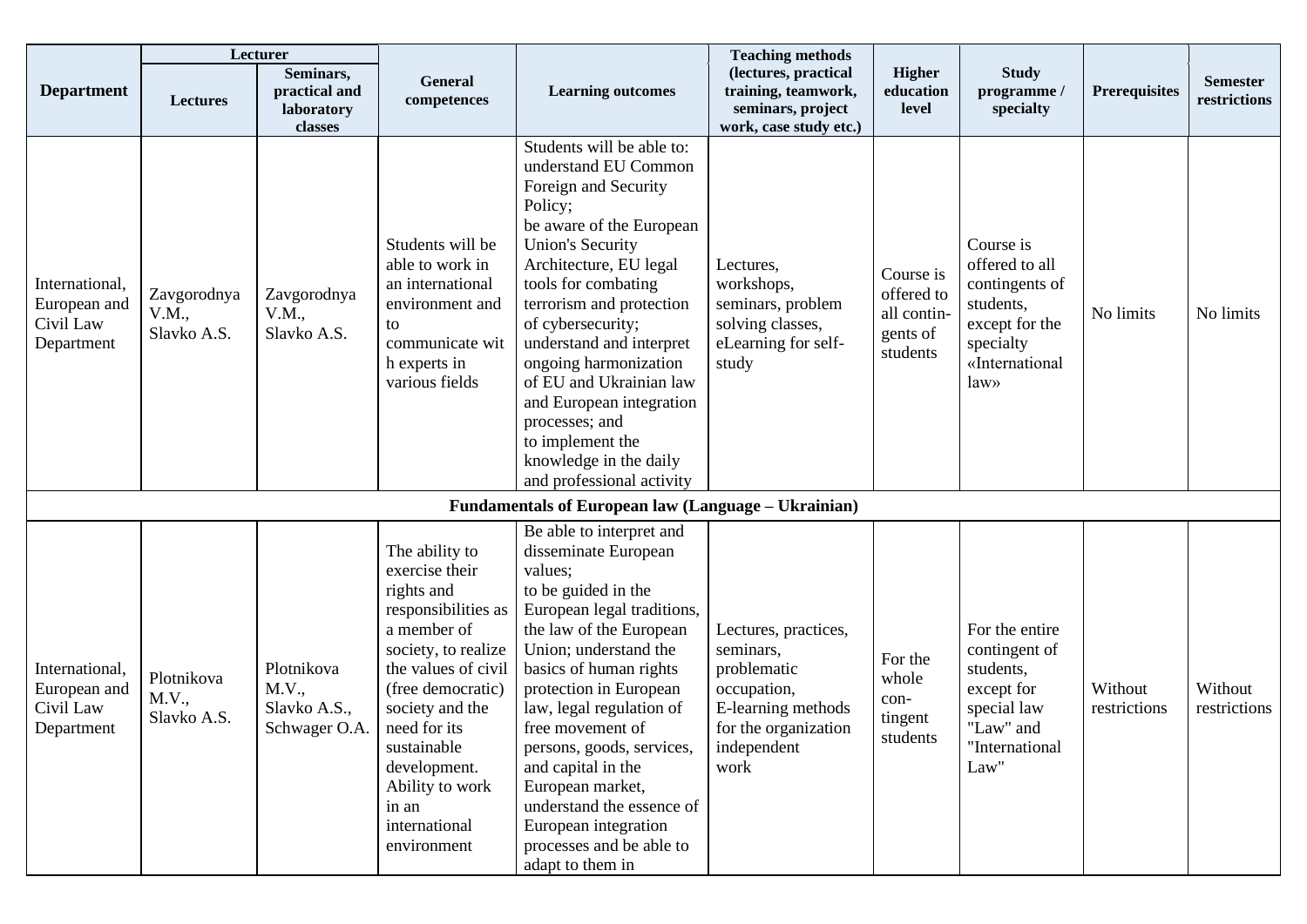|                                                           |                                     | Lecturer                                            |                                                                                                                                                                                                                                                                                       |                                                                                                                                                                                                                                                                                                                                                                                                                                                                                                     | <b>Teaching methods</b>                                                                                                              |                                                                |                                                                                                                                  |                         |                                 |
|-----------------------------------------------------------|-------------------------------------|-----------------------------------------------------|---------------------------------------------------------------------------------------------------------------------------------------------------------------------------------------------------------------------------------------------------------------------------------------|-----------------------------------------------------------------------------------------------------------------------------------------------------------------------------------------------------------------------------------------------------------------------------------------------------------------------------------------------------------------------------------------------------------------------------------------------------------------------------------------------------|--------------------------------------------------------------------------------------------------------------------------------------|----------------------------------------------------------------|----------------------------------------------------------------------------------------------------------------------------------|-------------------------|---------------------------------|
| <b>Department</b>                                         | <b>Lectures</b>                     | Seminars,<br>practical and<br>laboratory<br>classes | <b>General</b><br>competences                                                                                                                                                                                                                                                         | <b>Learning outcomes</b>                                                                                                                                                                                                                                                                                                                                                                                                                                                                            | (lectures, practical<br>training, teamwork,<br>seminars, project<br>work, case study etc.)                                           | <b>Higher</b><br>education<br>level                            | <b>Study</b><br>programme/<br>specialty                                                                                          | <b>Prerequisites</b>    | <b>Semester</b><br>restrictions |
|                                                           |                                     |                                                     |                                                                                                                                                                                                                                                                                       | everyday and<br>professional life                                                                                                                                                                                                                                                                                                                                                                                                                                                                   |                                                                                                                                      |                                                                |                                                                                                                                  |                         |                                 |
|                                                           |                                     |                                                     |                                                                                                                                                                                                                                                                                       | The Basics of European Law (Language – English)                                                                                                                                                                                                                                                                                                                                                                                                                                                     |                                                                                                                                      |                                                                |                                                                                                                                  |                         |                                 |
| International,<br>European and<br>Civil Law<br>Department | Zavgorodnya<br>V.M.,<br>Slavko A.S. | Slavko A.S.,<br>Schwager O.A.                       | Ability to realize<br>rights and<br>responsibilities as<br>a member of<br>society, to realize<br>the values of civil<br>(free democratic)<br>society and the<br>need for its<br>sustainable<br>development.<br>Students will be<br>able to work in<br>an international<br>environment | Students will be able to:<br>interpret and share<br>European values;<br>understand European<br>legal traditions and basic<br>principles of European<br>legal environment<br>understand the<br>fundamentals of human<br>right protection by<br>European law, legal<br>provision of EU market,<br>freedom of movement of<br>people, goods, capital<br>and services;<br>be aware of European<br>integration processes and<br>to adapt to these<br>processes in the daily and<br>professional activity. | Lectures,<br>workshops,<br>seminars, problem<br>solving classes,<br>eLearning for self-<br>study                                     | Course is<br>offered to<br>all contin-<br>gents of<br>students | Course is<br>offered to all<br>contingents of<br>students,<br>except for the<br>specialty<br>"Law" and<br>"International<br>law" | No limits               | No limits                       |
|                                                           |                                     |                                                     |                                                                                                                                                                                                                                                                                       | <b>Consumer Protection (Language – Ukrainian)</b>                                                                                                                                                                                                                                                                                                                                                                                                                                                   |                                                                                                                                      |                                                                |                                                                                                                                  |                         |                                 |
| International,<br>European and<br>Civil Law<br>Department | Malanchuk<br>T.V.                   | Malanchuk<br><b>T.V.,</b><br>Schwager O.A.          | Legal<br>competence<br>Ability to<br>communicate<br>with experts in<br>other fields                                                                                                                                                                                                   | Understand the nature<br>and content of the rights<br>of consumers of goods<br>and services; to be<br>guided in the system of<br>control over quality and<br>safety of goods and<br>services; be able to use<br>methods of consumer<br>protection in accordance<br>with the laws of Ukraine;                                                                                                                                                                                                        | Lectures, practices,<br>seminars,<br>problematic<br>occupation,<br>E-learning methods<br>for the organization<br>independent<br>work | Course is<br>offered to<br>all contin-<br>gents of<br>students | For everything<br>contingent<br>students,<br>except for<br>specialties<br>"Law" and<br>"International<br>Law"                    | Without<br>restrictions | Without<br>restrictions         |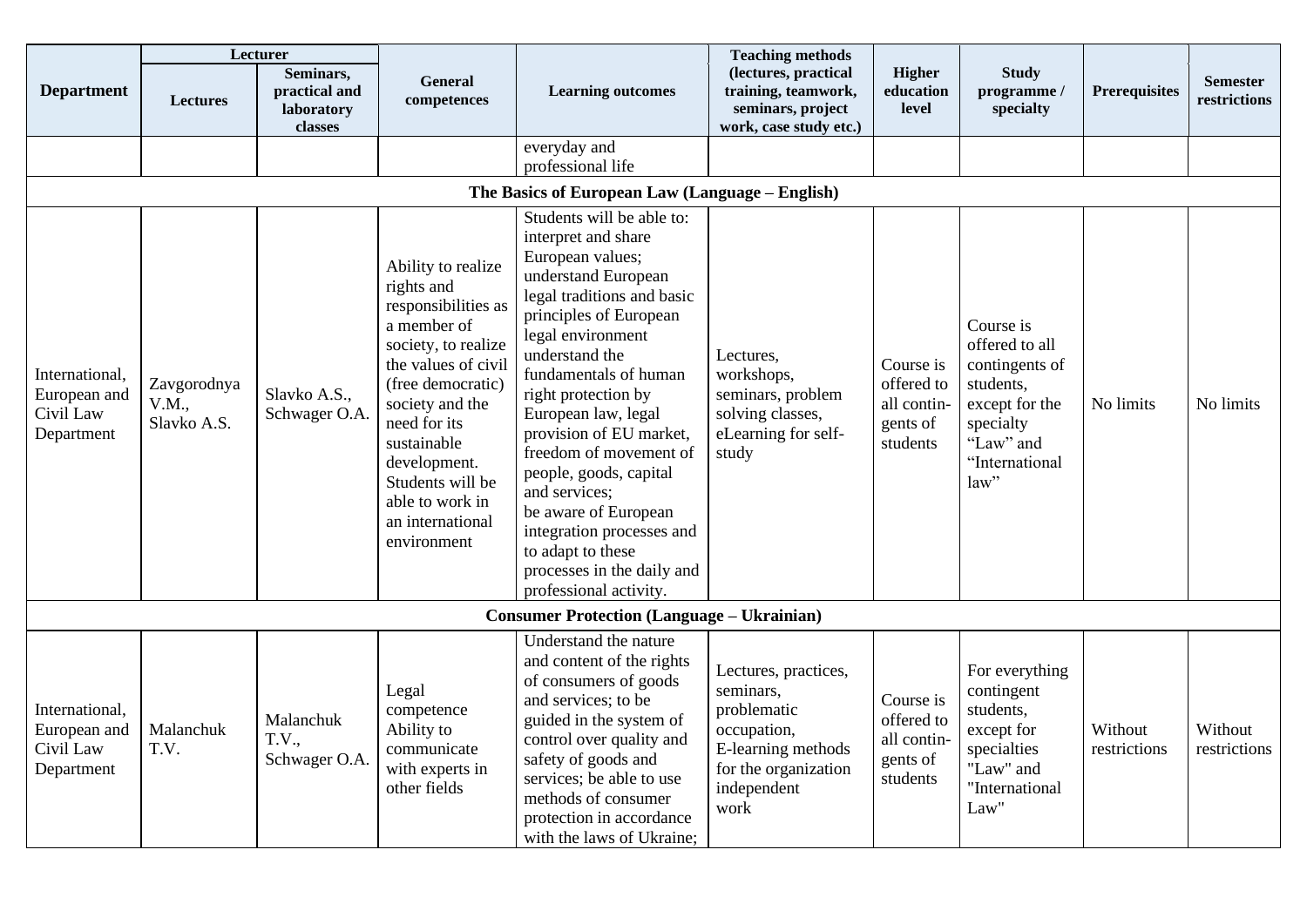|                                                           |                                        | Lecturer                                            |                                                                                                                                                   |                                                                                                                                                                                                                                                                                                                                                                                                                                                                                                                                                                                                                                                                                                                                                                                         | <b>Teaching methods</b>                                                                       |                                                                |                                                                                                                                  |                      |                                 |
|-----------------------------------------------------------|----------------------------------------|-----------------------------------------------------|---------------------------------------------------------------------------------------------------------------------------------------------------|-----------------------------------------------------------------------------------------------------------------------------------------------------------------------------------------------------------------------------------------------------------------------------------------------------------------------------------------------------------------------------------------------------------------------------------------------------------------------------------------------------------------------------------------------------------------------------------------------------------------------------------------------------------------------------------------------------------------------------------------------------------------------------------------|-----------------------------------------------------------------------------------------------|----------------------------------------------------------------|----------------------------------------------------------------------------------------------------------------------------------|----------------------|---------------------------------|
| <b>Department</b>                                         | <b>Lectures</b>                        | Seminars,<br>practical and<br>laboratory<br>classes | <b>General</b><br>competences                                                                                                                     | <b>Learning outcomes</b>                                                                                                                                                                                                                                                                                                                                                                                                                                                                                                                                                                                                                                                                                                                                                                | (lectures, practical<br>training, teamwork,<br>seminars, project<br>work, case study etc.)    | <b>Higher</b><br>education<br>level                            | <b>Study</b><br>programme/<br>specialty                                                                                          | <b>Prerequisites</b> | <b>Semester</b><br>restrictions |
| International,<br>European and<br>Civil Law<br>Department | Plotnikova<br>M.V.                     | Schwager O.A.                                       | Legal<br>competence:<br>Ability to<br>communicate<br>with experts in<br>other fields;<br>Ability to work<br>in an<br>international<br>environment | understand the grounds<br>and procedure for<br>applying legal liability<br>for violation of consumer<br>rights<br>European Standards for the Protection of The Rights of Consumers of Financial Services (Language – English)<br>Students will be able to:<br>to know the basic<br>concepts and principles<br>of the EU financial<br>services market;<br>to explain the legal basis<br>for the functioning of the<br>EU financial services<br>market;<br>to describe the system of<br>sources of European law,<br>the legal status of<br>consumers of financial<br>services and their right to<br>protection of their<br>legitimate rights and<br>interests, be able to apply<br>the acquired knowledge<br>of European standards<br>for the protection of the<br>rights of consumers of | Lectures, workshops,<br>seminars, problem<br>solving classes,<br>eLearning for self-<br>study | Course is<br>offered to<br>all contin-<br>gents of<br>students | Course is<br>offered to all<br>contingents of<br>students,<br>except for the<br>specialty<br>"Law" and<br>"International<br>law" | No limits            | No limits                       |
|                                                           |                                        |                                                     |                                                                                                                                                   | financial services                                                                                                                                                                                                                                                                                                                                                                                                                                                                                                                                                                                                                                                                                                                                                                      |                                                                                               |                                                                |                                                                                                                                  |                      |                                 |
|                                                           |                                        |                                                     |                                                                                                                                                   | <b>Fundamentals of Criminal Law (Language – English)</b>                                                                                                                                                                                                                                                                                                                                                                                                                                                                                                                                                                                                                                                                                                                                |                                                                                               |                                                                |                                                                                                                                  |                      |                                 |
| Department<br>of Criminal<br>Law and<br>Procedure         | Pakhomov<br>V.V.;<br>Dumchikov<br>M.O. | Dumchikov<br>M.O.                                   | Ability to<br>communicate<br>with experts in<br>other industries                                                                                  | Apply knowledge about<br>the peculiarities of<br>criminal liability and its<br>form in practice; Apply<br>the ability to differentiate<br>between criminal law<br>norms and distinguish                                                                                                                                                                                                                                                                                                                                                                                                                                                                                                                                                                                                 | Lectures, practical<br>and seminar classes,<br>problem classes                                | Course is<br>offered to<br>all contin-<br>gents of<br>students | Course is<br>offered to all<br>contingents of<br>students,<br>except for the<br>specialty<br>"Law" and                           | No limits            | No limits                       |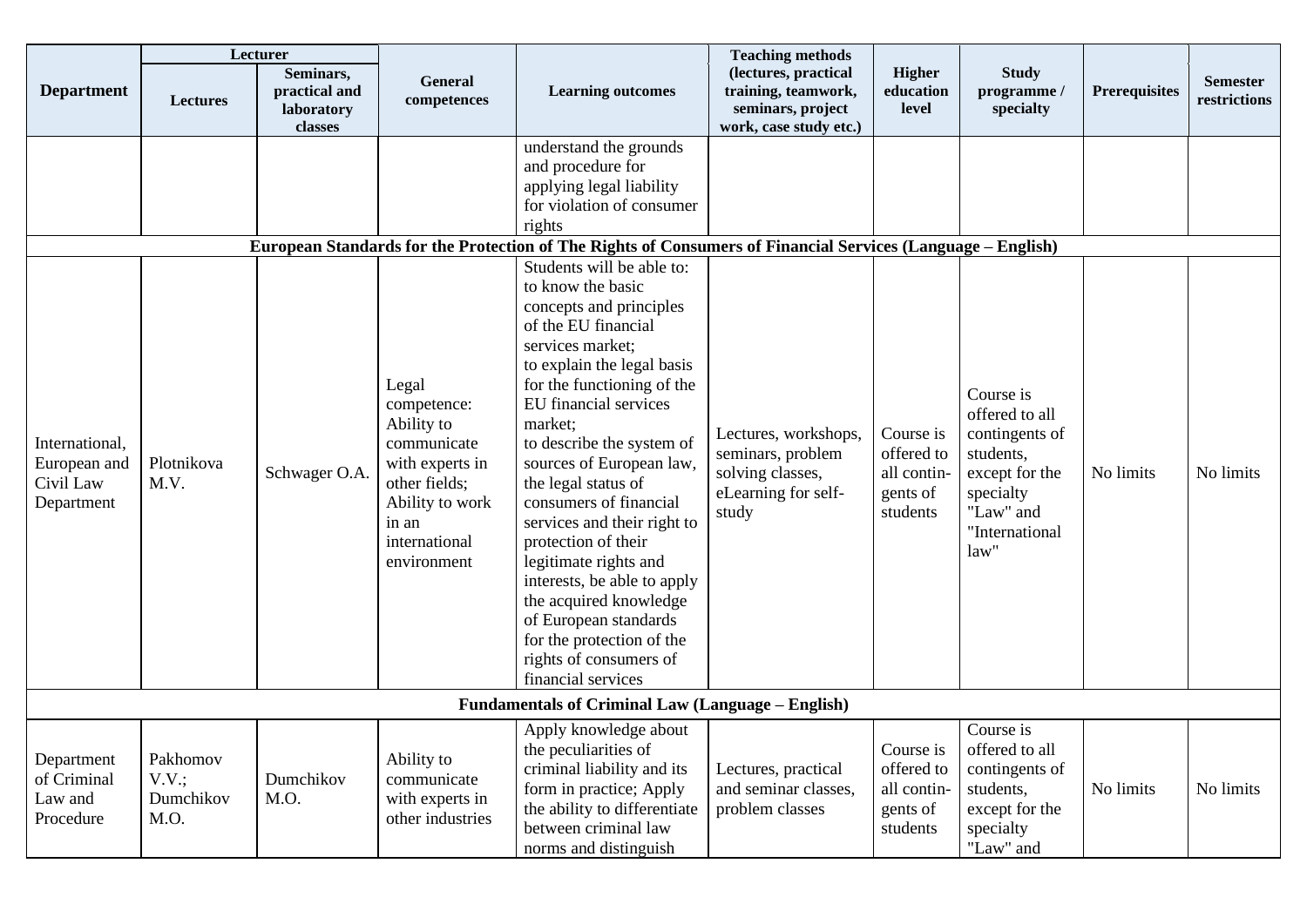|                                                   |                            | Lecturer                                            |                                                                  |                                                                                                                                                                                                                                                                                                                                                              | <b>Teaching methods</b>                                                                    |                                                               |                                                                                                                                  |                         |                                 |
|---------------------------------------------------|----------------------------|-----------------------------------------------------|------------------------------------------------------------------|--------------------------------------------------------------------------------------------------------------------------------------------------------------------------------------------------------------------------------------------------------------------------------------------------------------------------------------------------------------|--------------------------------------------------------------------------------------------|---------------------------------------------------------------|----------------------------------------------------------------------------------------------------------------------------------|-------------------------|---------------------------------|
| <b>Department</b>                                 | <b>Lectures</b>            | Seminars,<br>practical and<br>laboratory<br>classes | <b>General</b><br>competences                                    | <b>Learning outcomes</b>                                                                                                                                                                                                                                                                                                                                     | (lectures, practical<br>training, teamwork,<br>seminars, project<br>work, case study etc.) | <b>Higher</b><br>education<br>level                           | <b>Study</b><br>programme /<br>specialty                                                                                         | <b>Prerequisites</b>    | <b>Semester</b><br>restrictions |
|                                                   |                            |                                                     |                                                                  | them from other socially<br>dangerous activities.                                                                                                                                                                                                                                                                                                            |                                                                                            |                                                               | "International<br>law"                                                                                                           |                         |                                 |
|                                                   |                            |                                                     |                                                                  | <b>Intellectual Property Rights (Language – Ukrainian)</b>                                                                                                                                                                                                                                                                                                   |                                                                                            |                                                               |                                                                                                                                  |                         |                                 |
| Department<br>of Criminal<br>Law and<br>Judiciary | Utkina M.S.<br>Zolota L.V. | Utkina M.S.<br>Zolota L.V.                          | Ability to<br>communicate<br>with experts from<br>other fields   | Apply knowledge of the<br>main components of the<br>national and international<br>system of protection and<br>enforcement of<br>intellectual property<br>rights in professional<br>activities; Apply<br>knowledge of intellectual<br>property rights to<br>conduct the procedure of<br>protection of intellectual<br>property rights in case of<br>violation | Lectures, practical<br>and seminar classes,<br>problem classes                             | Course is<br>offered to<br>all contin-<br>gents of<br>student | For everything<br>contingent<br>students, in<br>addition to<br>specialties<br>Law and<br>International<br>Law                    | Without<br>restrictions | Without<br>restrictions         |
|                                                   |                            |                                                     |                                                                  | <b>Intellectual Property (Language - English)</b>                                                                                                                                                                                                                                                                                                            |                                                                                            |                                                               |                                                                                                                                  |                         |                                 |
| Department<br>of Criminal<br>Law and<br>Procedure | Utkina M.S.                | Utkina M.S.                                         | Ability to<br>communicate<br>with experts in<br>other industries | To apply knowledge of<br>the main components of<br>national and international<br>system of d protection of<br>intellectual property<br>rights in professional<br>activity; apply<br>knowledge of intellectual<br>property rights to<br>conduct procedures for<br>the protection of<br>intellectual property<br>rights in case of their<br>violation          | Lectures, practical<br>and seminar classes,<br>problem classes                             | Course is<br>offered to<br>all contin-<br>gents of<br>student | Course is<br>offered to all<br>contingents of<br>students,<br>except for the<br>specialty<br>"Law" and<br>"International<br>law" | No limits               | No limits                       |
|                                                   |                            |                                                     |                                                                  | The Basics of Crime Prevention (Language – English)                                                                                                                                                                                                                                                                                                          |                                                                                            |                                                               |                                                                                                                                  |                         |                                 |